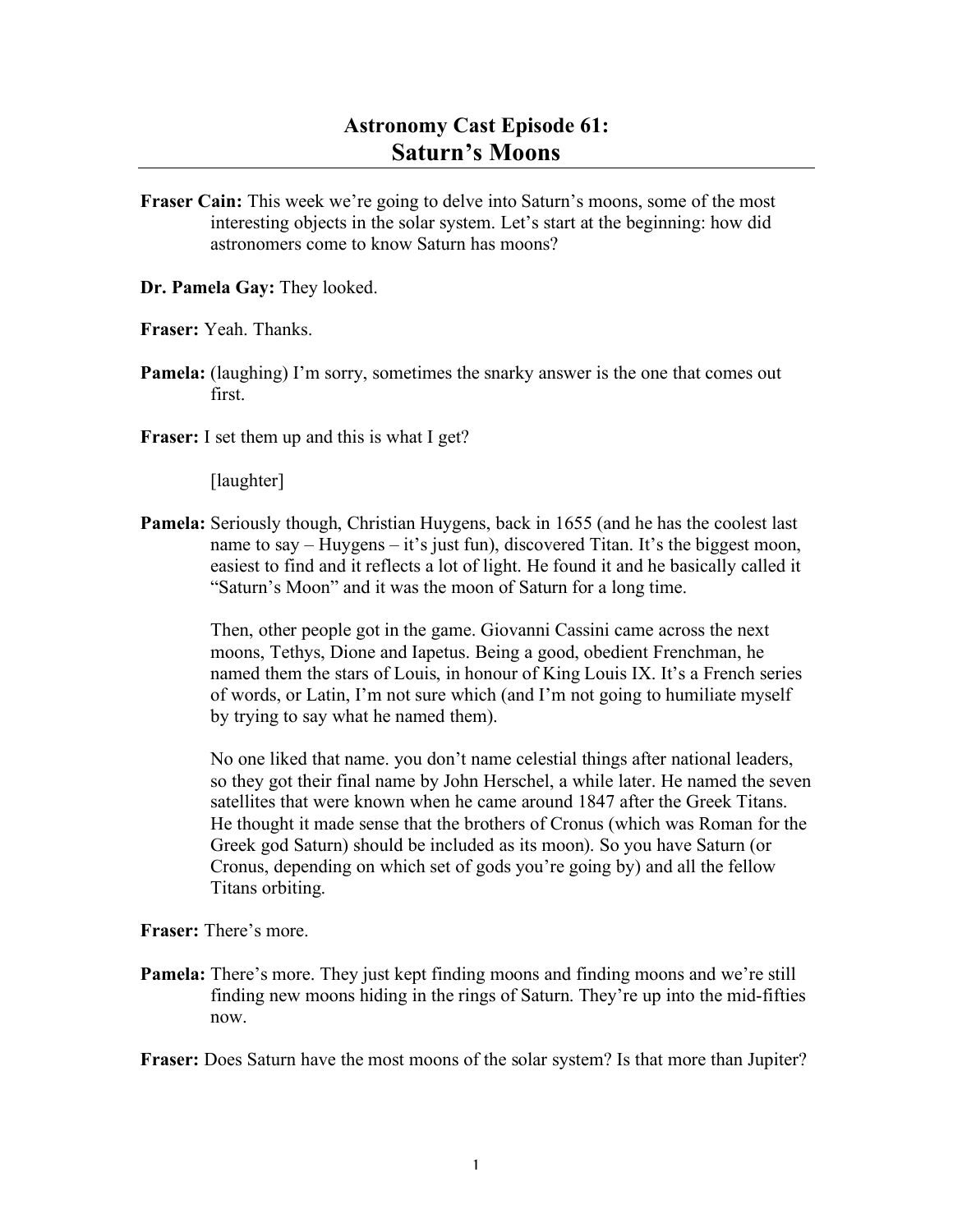- **Pamela:** No, Jupiter has more that we've found, but I suspect they're harder to find on Saturn because the ring system gets in the way of the smaller ones.
- **Fraser:** They're starting to hide. There was recent news they've turned up a bunch of moonlets in the rings, and those are starting to really blur the line between what's a moon and what's rings.
- **Pamela:** Or a chunk of ice. Yeah.
- **Fraser:** Yeah. At some point there will be a great debate and maybe some moons will get un-mooned like poor Pluto.
- **Pamela:** Oh wow. Yeah, we don't want to see the letters we'll get if that happens.
- **Fraser:** Okay, but that's how we've discovered them all together. Let's talk about the moons, starting from the inside out.
- **Pamela:** The inner moons are the ones that are generally associated with the rings. These are the ones that herd the rings into staying where they are.

So we have the little tiny moon Pan that is about the most inner of the named big moons, and it's tiny. It orbits Saturn about every half a day and it's basically maintaining the Enke division. It was discovered in 1990 – we're still finding these things.

**Fraser:** This is an actual gap in between two parts of the ring.

- **Pamela:** his is one of the larger gaps.
- **Fraser:** When you say maintaining, does that mean clearing? Emptying? Consuming? Pushing them in and out?
- **Pamela:** How 'bout all three?
- **Fraser:** Yeah.

I guess there's a bunch of these ring-shepherd moons. What do they do?

**Pamela:** It depends on which orbit they're in. in some cases they do like you're saying: they clear out the orbit. They own their space, you might say, and suck up everything else in the orbit.

> In other cases, the divisions come from resonances with the moon. This is where you end up with a moon going around, say, five times for every three times a particle goes around. Every time they line up, the moon'll yank on that particle and cause it to fly into a different orbit. 3:5 isn't going to do a lot of damage,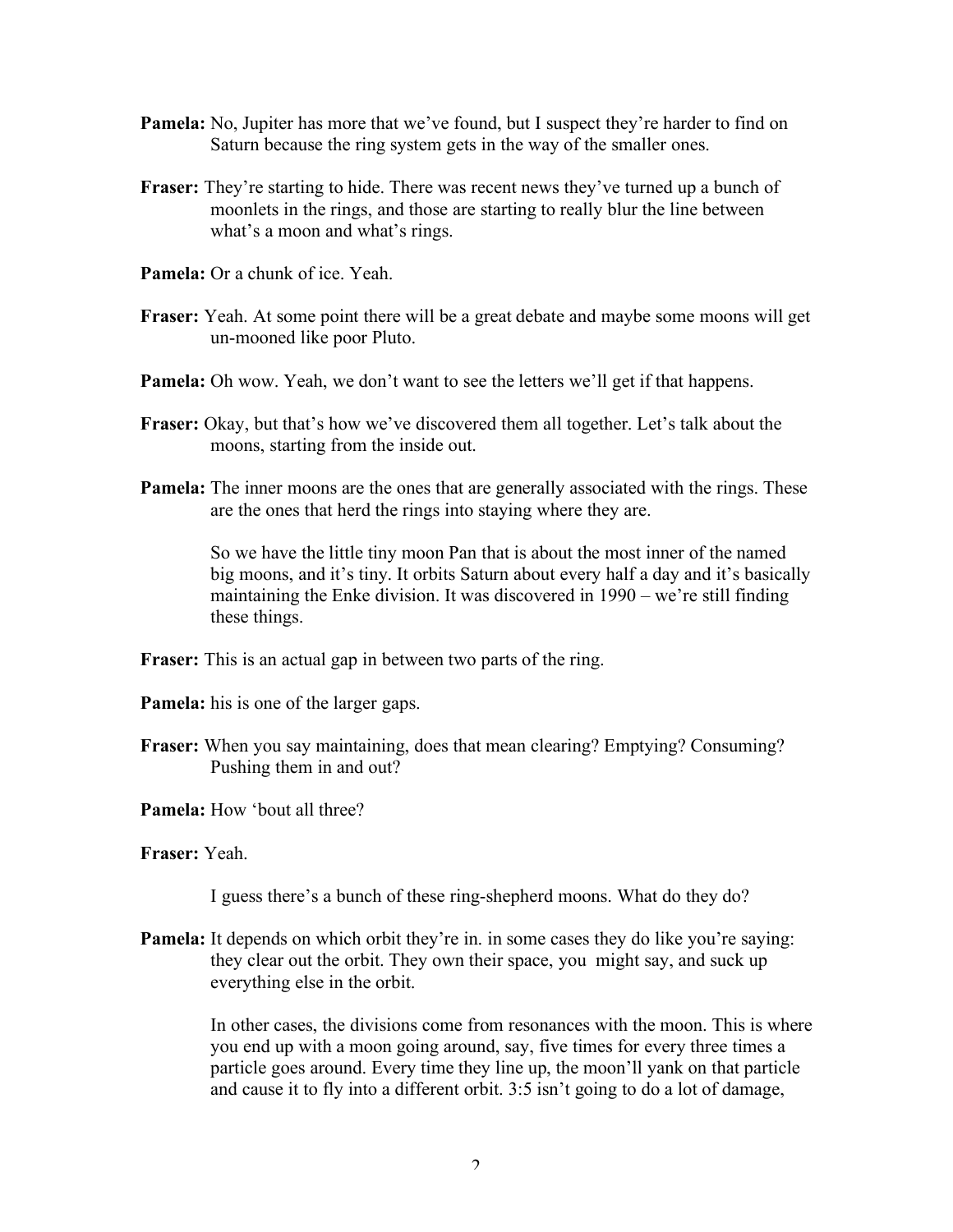but when you start getting things in 1:2 resonances, that's when you start emptying areas of space out, and that's kind of cool to think about.

- **Fraser:** There are some amazing pictures of some of these ring-shepherd moons as they're moving around the rings there's a stream of ring material moving in and out from the shepherd moons as they clear their path. It's astonishing to see.
- **Pamela:** Gravity's a powerful thing, and it doesn't take a huge moon to move dust particles of ice.
- **Fraser:** We'll skip past most of them. What are the ring-tending moons?
- **Pamela:** Out tending the rings, among other things, we have Pan, Daphnes, Atlas, Prometheus, Pandora. We even end up with things sharing some orbits like Epimetheus, Janis. All of these are out maintaining the gaps in the rings. Occasionally we have things embedded inside the rings, and we'll talk about that later.
- **Fraser:** Let's talk about the first moon, Mimas.
- **Pamela:** Mimas is one of the ones that's using its resonance to throw things around. It also just looks cool. If you've ever seen a picture of some sort of object in the solar system that just happens to look a lot like the Death Star, that was a picture of Mimas.

Mimas is fairly large. It got whacked really, really hard by something at some point in its history. When it got whacked, it ended up getting this giant impact crater that's about 130km across. For something that only has a radius of 198km, that's a pretty impressive crater.

**Fraser:** Yeah, to say it kind of looks like the Death Star is an understatement. It looks exactly like the Death Star. I've seen pictures of Mimas and the Death Star side by side, and the size and shape of the crater, the position, is exactly the same. It's scary.

**Pamela:** The difference is the crater on Mimas looks like it has an "outey" belly button.

Fraser: It's got one of those... I don't know what it's called, but where the asteroid hit it's almost like the middle splashes back up into a little mountain peak and gets frozen.

**Pamela:** The Death Star doesn't quite have that.

**Fraser:** No, it doesn't.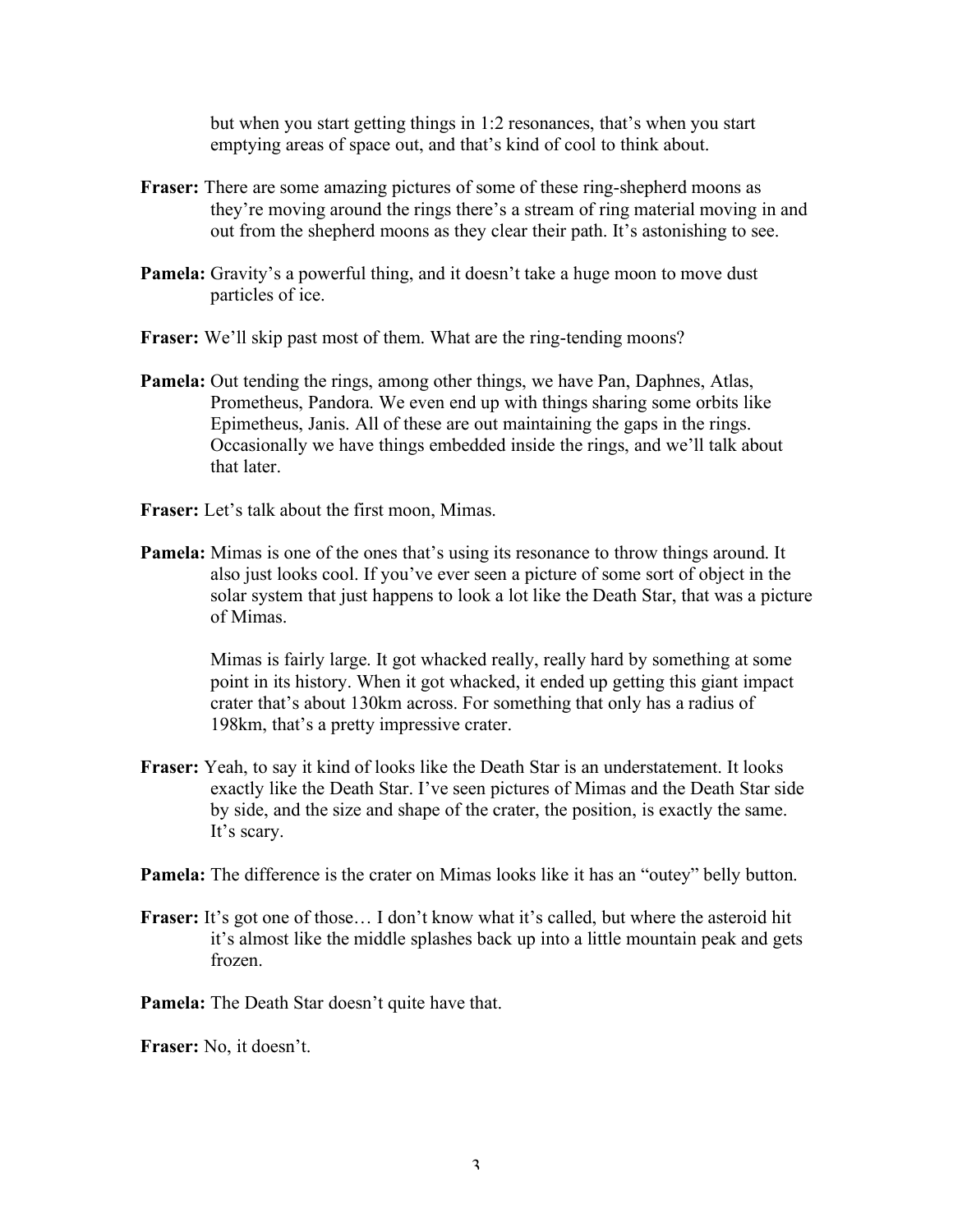**Pamela:** But other than that… that's the main difference between it and the death star, when you look at it.

It's mostly made out of ice, like a lot of Saturn's moons.

Fraser: It's kind of surprising. Is the moon itself just entirely a block of ice?

**Pamela:** It's pretty close to that. It has a very small amount of rock in it. The majority of it is ice. That's part of why it's such a reflective object: ice does a really good job at reflecting things.

> If it was made of pure water that was consistent density all the way through, it would have a density of roughly 1gram/cubic centimetre. Mimas' mean density is just 1.1gram/cubic centimetre, so there's a little bit of rock thrown in there, but it's mostly water ice which is just kind of cool.

> It's out there not so much shepherding, but it's out there helping to drive the gaps in the rings. The Cassini division, the gap between Saturn's A and B rings is one of the biggest divisions – the one that Giovanni Cassini was able to see, the first division spotted – that lack of stuff is in a 2:1 resonance with Mimas. This means they go around Saturn (or the lack of stuff would go around Saturn) twice for every one orbit of Mimas. So anything that tries to get into that gap ends up getting yanked on by Mimas and flung into some other orbit. Nothing is basically allowed to be there because Mimas is being a Death Star as far as anything in the Enke Gap is concerned.

> There's also other gaps that it's partially responsible for. The boundary between the C and B rings it's in a 3:1 resonance with. The F ring shepherd moon Pandora is in a 3:2 resonance with Mimas. Mimas just likes to shake things up with its gravity.

- **Fraser:** All right. Let's move out. What's next?
- **Pamela:** The next object as we go out is perhaps one of the more intriguing objects, and that's Enceladus. It has tiger stripes, it has geysers, it's out there basically creating Saturn's E ring.
- **Fraser:** There's been a lot of news in the last couple of years on this, so let's talk about some of those major discoveries.
- **Pamela:** The first big discovery was that this sucker has geysers. It's spraying jets of icy particulates into space. Exactly what's driving these geysers is something that's hotly debated.

There are people that say that tidal interactions with Saturn are causing the centre of Enceladus to heat up and that this heat is creating liquid water that is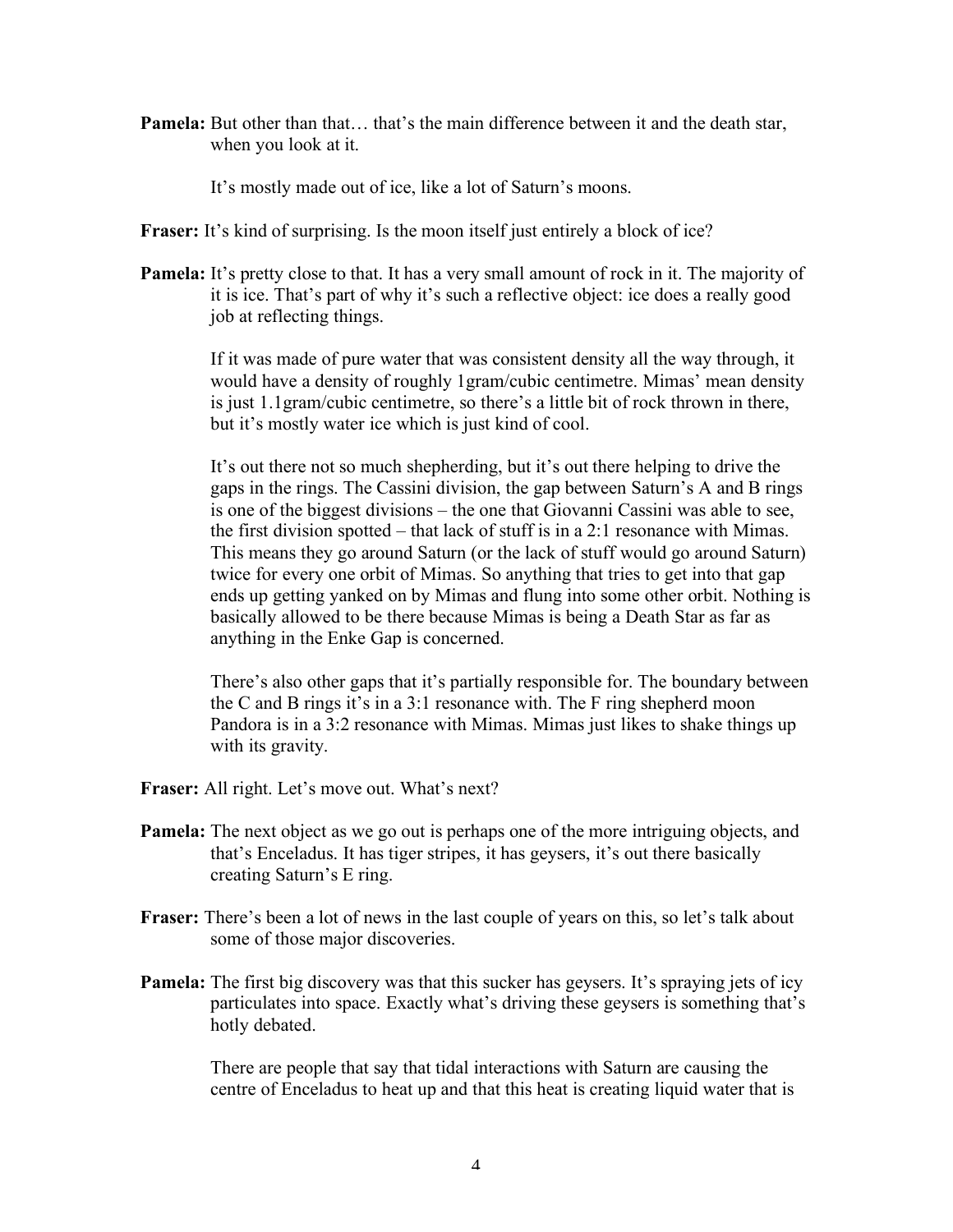forcing itself out perhaps even as steam through cracks in the surface that appear as tiger stripes. That steam, as it comes out through the surface, is becoming water ice crystals. Those water ice crystals are what form the E ring.

There's other people that are able to do different forms of modelling that, again using tidal forces, end up with ice volcanoes. Their argument is this is strictly an icy process, and you don't necessarily have to have steam and liquid water to get the cryo-volcanism.

**Fraser:** Or you could even have like with the tidal forces, walls of ice rubbing together and particles coming out. I think, when it was first discovered it was really exciting because there was the possibility, kind of like Europa, that you could have a water ocean covered in a shell of ice. Maybe there's life down there – and if there's these volcanoes (which Europa doesn't have) you might even have liquid water right up at the surface of the moon, and maybe a clever lander or boat could go to the moon and land and see if there's any life there. As opposed to Europa where there would be a lot of drilling to get to it.

> I think some further observations are starting to question if it's just going to be pools of water up near the surface.

**Pamela:** We're not quite sure what's causing the geysers, but we do know the geysers are causing the E ring. This, in itself, is a really good piece of knowledge to have.

> One of the things we've struggled with as a community, is why Saturn's rings are still there. They seem to be persistent. They seem to be not in the process of going away. Dynamically it seems like all these interactions should be either flinging things out of the Saturnian system or instead, flinging them into Saturn. The rings are there, they're possibly persistent, and we know at least with the E ring, it's persistent because Enceladus is putting it there and renewing its content on a regular basis.

- **Fraser:** So that's one explanation for part of the rings and how they could last as long as they do.
- **Pamela:** It's a pretty cool one that has some really neat graphics we'll put in the show notes on our website.
- **Fraser:** Once again, you've got to look at the pictures of these amazing geysers pouring out of the bottom of Enceladus, just to see what's going on. It's amazing.

There's more to it as well. There are these tiger stripe features. What are those?

**Pamela:** What we think might be happening with the tiger stripes (and we're not entirely sure – we're still working to figure this out) is tidal forces are flexing the moon and building up heat. The tiger stripes are where heat is escaping. We know that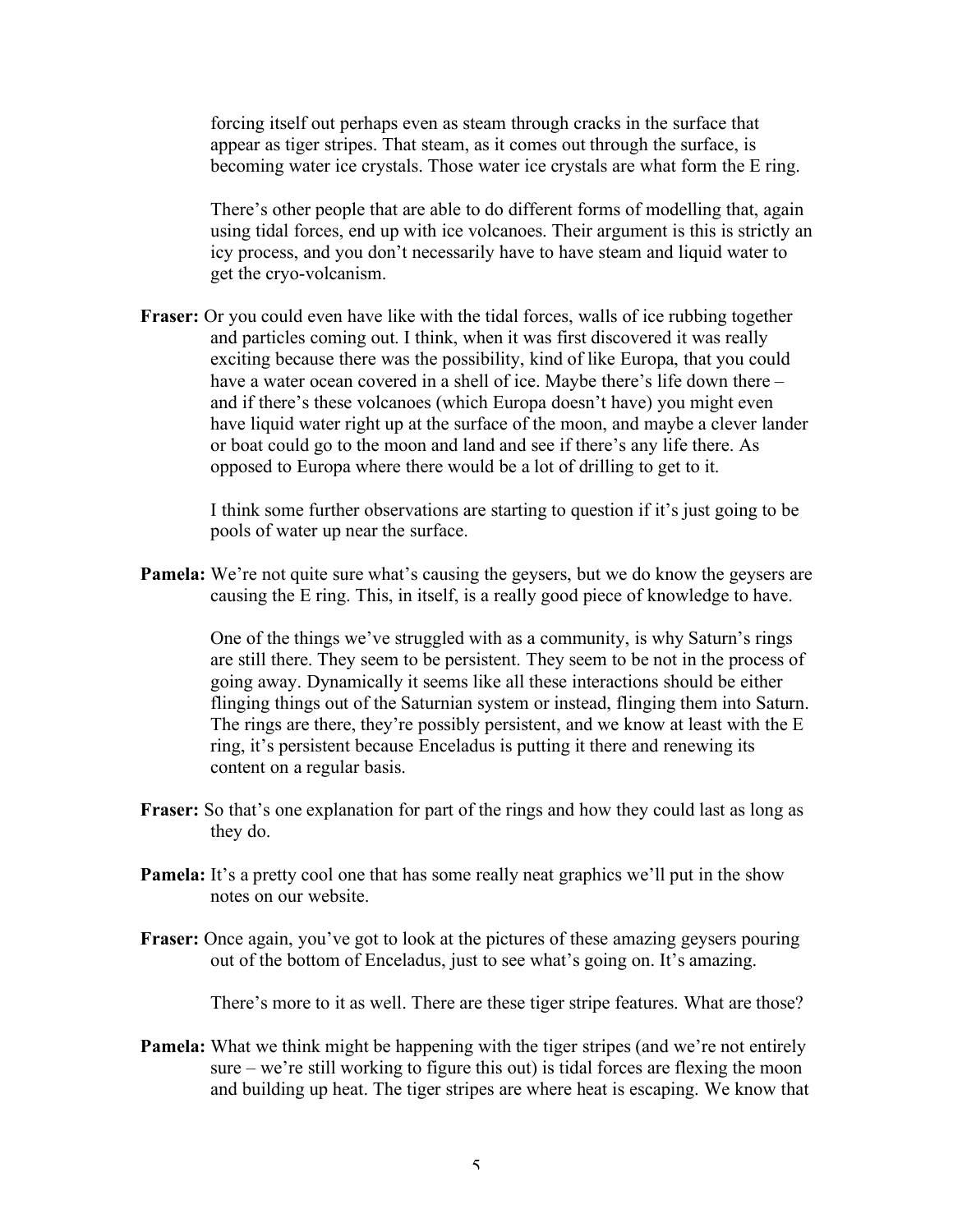all of the geysers are associated with four of the tiger stripes. So we think this model makes sense, but the details are still extremely fuzzy.

- Fraser: Well, more research required. We're going to hear lots about that. Let's move out one more, to Tethys.
- **Pamela:** Tethys is where we start getting into the boring little, pretty much all ice chunks. It does have one kind of cool feature.

About three-fourths of Tethys' circumference has this giant trench. We think this giant trench came from this object freezing from the outside in. any of you who've ever watched a lake in the winter, when the lake initially freezes on the surface you have this beautiful, perfectly smooth ice. Once it gets just barely deep enough, it's great to ice-skate on. As you get further into winter, as the entire lake (if it's a little, tiny, shallow lake like the ones around where I grew up) freezes, you end up developing these huge cracks in the ice that are just the right size to eat an ice-skate blade. What happens here is as the lake freezes all the way down to the ground, the lower levels expand. In expanding, they crack the surface.

If a lake gets a crack big enough to eat an ice-skate, this moon was able to get a crack 40 miles wide, 65 km wide – that's three-fourths of its circumference. This is a giant fissure. It's been named Ithaca Chasma, and this is just what happens when you don't freeze things from the inside out.

- **Fraser:** That gives us a lot of evidence that the tidal forces aren't continuing to flex that and keep it warmed up  $-$  it's actually frozen solid.
- **Pamela:** It's nice and frozen solid. Kinda cool.
- **Fraser:** I did an article there was an announcement a few months back, maybe in July that there's been some additional ring material that's been traced back to Tethys and the next one we'll talk about, Dione. Maybe it's not quite dead.
- **Pamela:** You also don't know if that ring material is coming strictly from cryovolcanism or if it's also from impacts. That's one of the constant questions – these things that are just water ice, if you whack them with a meteorite, they'll throw ice up into space. We're finding cryo-volcanism everywhere. We're still trying to figure out what drives it. We also know that these things, when you whack them with meteorites, throw more ice out into the rings.

**Fraser:** Let's move out one more, to Dione.

**Pamela:** Your pronunciation is as good a guess as mine.

**Fraser:** If someone knows a better one, let us know.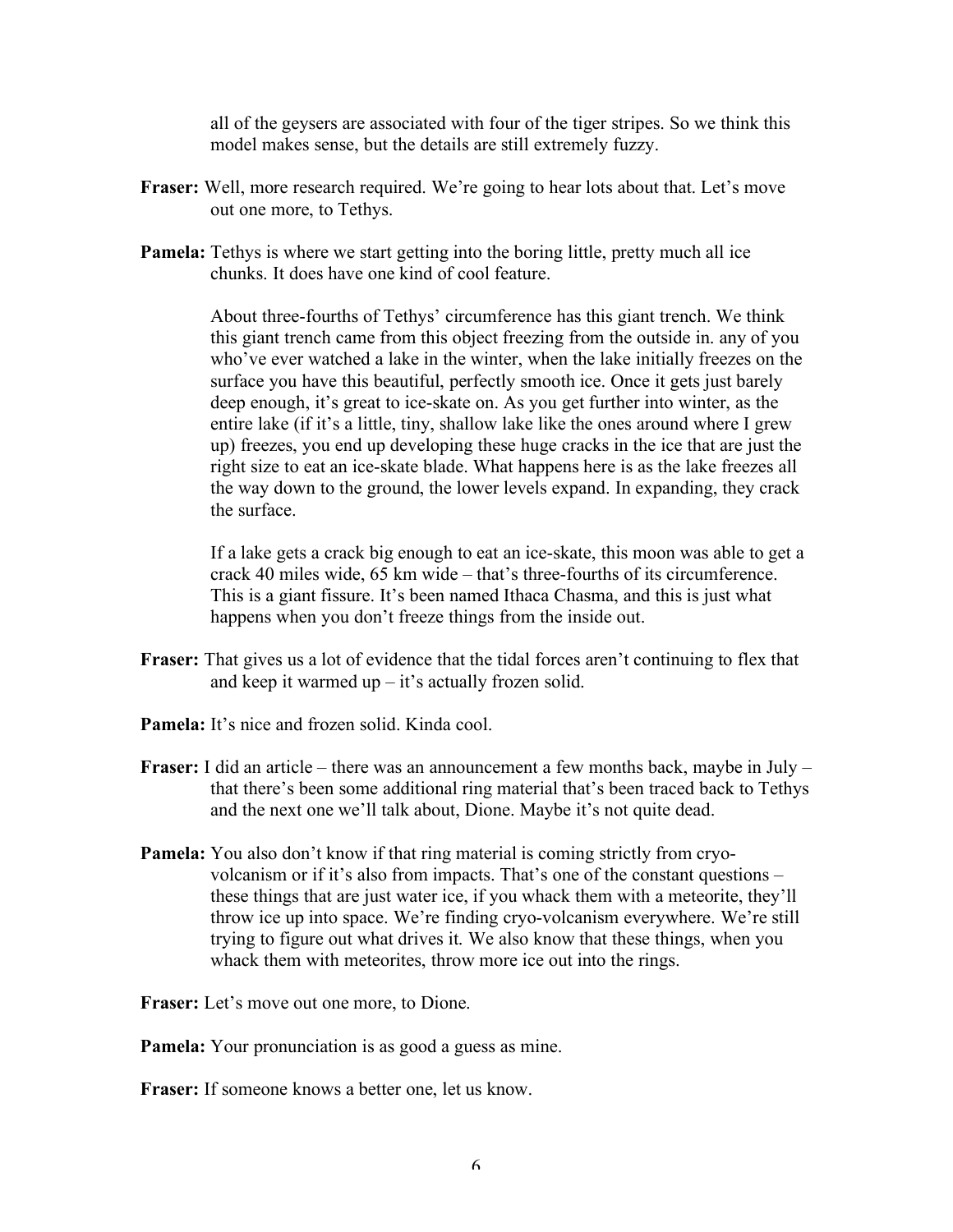- **Pamela:** Here we have something that's about 46% rocky stuff 46% silicates, the type of stuff sand is made out of.
- **Fraser:** So not a snowball.

**Pamela:** Mostly a snowball – 54% snowball. It's a dirty snowball.

**Fraser:** All right.

**Pamela:** It's a snowball that's been rolled around on the beach. Here we have a slightly confused moon, when we look at it.

> It's a little bit dark on one side and a little bit lighter on the other side, and cratered differently on both sides. Our normal expectation is you take something, throw it into orbit, and as it is orbiting around it will occasionally collide with things. Most of these collisions occur on the leading side of the moon.

If you have something that's rotating around clockwise, it's the side of the moon that hits the 3 first, the 4 first, as it goes around the clock, that's whacking into things and getting heavy craters.

- **Fraser:** Does that mean that objects coming from the other direction are getting scooped up by Saturn?
- **Pamela:** Or getting scooped up by Saturn's moons. In this case you have a moon going around and it's intersecting things that are perhaps orbiting in retrograde. As it orbits, it's intersecting with things that have slightly elliptical orbits, and it's whacking into them face first – or at least, that's what we'd expect.

The thing is, when we look at this particular moon, the majority of the big impacts, the big craters, are on the back side of the moon which really confused people.

In trying to figure this out, a lot of people did a lot of modelling. It was figured out that if you hit this moon with something that causes a crater that's about 35km across, in that case you can actually spin the satellite around. It's sort of like if you're walking down the hallway and you get hit in the shoulder by someone bigger than you, they can actually reverse your direction.

If in the past, this little moon's been hit, it could've been hit mostly on the faceside and then get hit just right to turn it around so it's now orbiting with its back in front as it goes around and around and around.

**Fraser:** So is it tidally-locked to Saturn?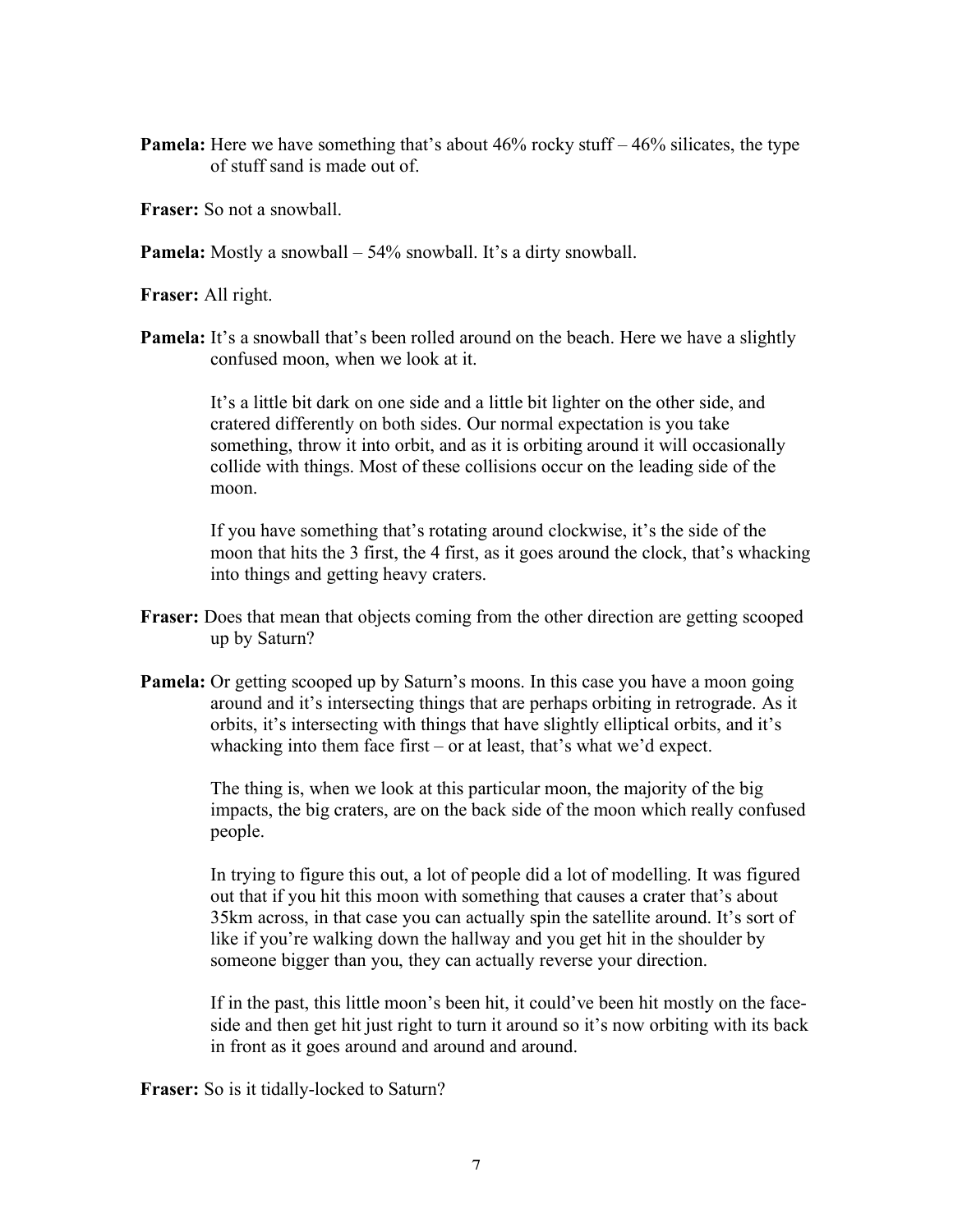**Pamela:** It is tidally locked.

- **Fraser:** So it might've gotten hit, spun around, and then got tidally locked in the opposite-seeming direction, and that was that.
- **Pamela:** that's exactly what we're thinking happened. The majority of the impacts happened during one period of the solar system's evolution, the period of heavy bombardment. This moon has a bunch of craters that are larger than 35km, so it's possible that this thing has been spun around more than once and its final position just happened to leave it with its original leading side, the side that originally cleaned up its orbit, facing the wrong direction.
- **Fraser:** All right. Let's move out one more, to Rhea.
- **Pamela:** Here we're going back to more ice. This is one that's about 25% rocks and 75% ice. It's covered in these strange swaths of stuff that we're still trying to figure out, but we think is evidence of, again, cryo-volcanism, icy volcanism.
- **Fraser:** So this could be volcanoes inside the moon spewing out bright material that's landing on the surface? Or dark material?
- **Pamela:** It's volcanoes of ice instead of volcanoes of magma like we have here on Earth. Just like Dione, it has a darker side and a lighter side. It has streaks and as we've been getting higher resolution images of this thing from Cassini, it looks like these bright streaks might be ice cliffs.

It doesn't have a lot of visible craters on the darker part. The lack of craters makes us think that maybe this indicates that there's some resurfacing occurring. Cryo-volcanism is one way to explain that.

- **Fraser:** All right, let's move out to the big one: Titan.
- **Pamela:** (laughing) This is an enigmatic moon that has been confusing astronomers for centuries.
- **Fraser:** It's big I mean, it's really big.
- **Pamela:** It's bigger than –
- **Fraser:** Bigger than Mercury, yeah. It was thought to be the biggest moon in the solar system.
- **Pamela:** Then we realised we were measuring from the centre to the edge of its atmosphere instead of from its centre to its surface.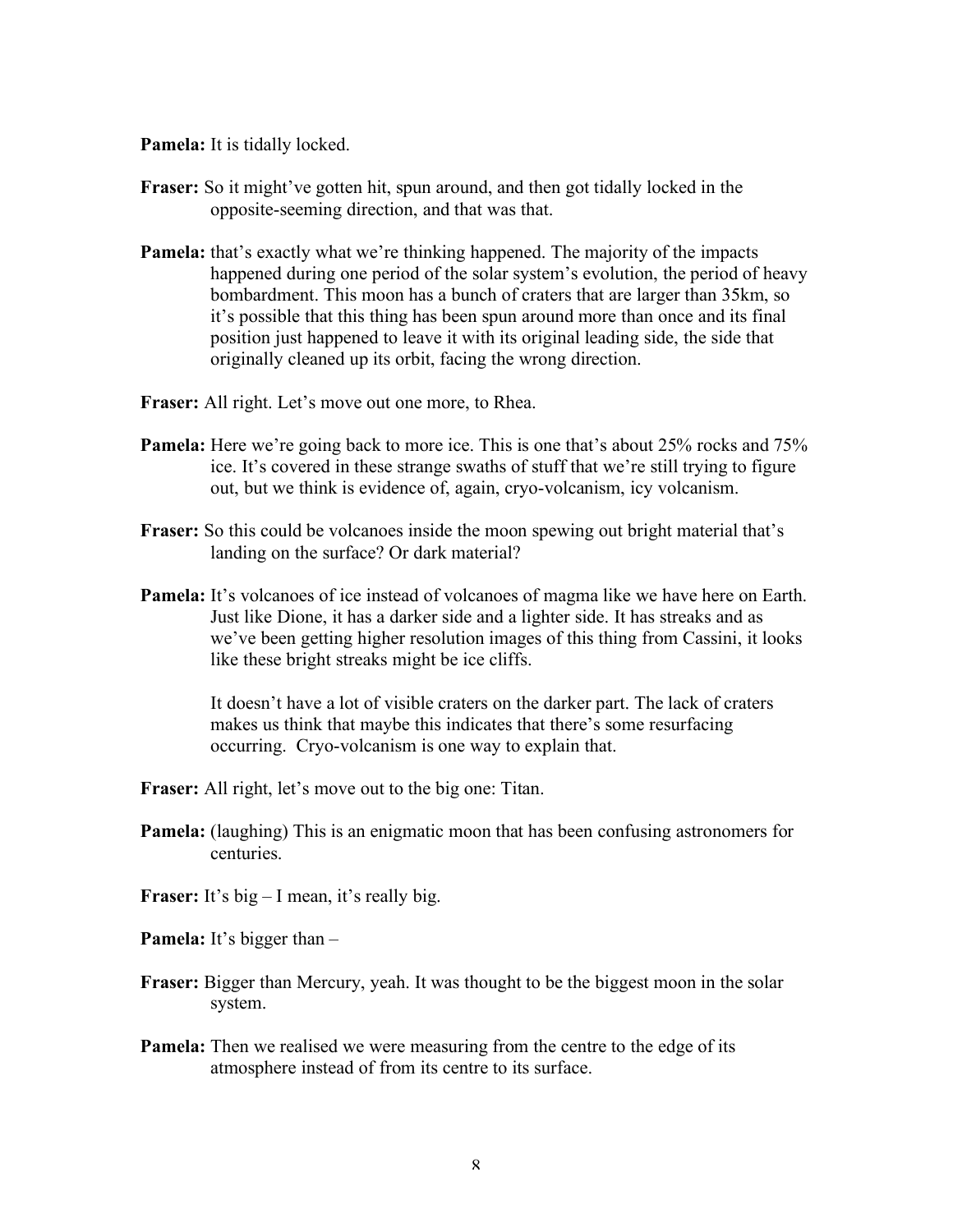- **Fraser:** I'm sure people said, "atmosphere?!"
- **Pamela:** Right, how do you get an atmosphere on a moon? Mars doesn't even hold on to its atmosphere.

But this particular moon happens to have one of the thickest atmospheres in the solar system. I came across this great random detail. It's gravity is so low, and its atmosphere is so thick that a human being who glued wings to their arms, could flap their fake wings and actually be able to fly.

- **Fraser:** That's awesome!! I heard you could do that on the Moon too. If you put Earth's atmosphere there, like eventually if there's a moon colony, that you could do the same thing. Flap your wings and fly.
- **Pamela:** But there you have to put the atmosphere there. That's nowhere near as fun as you could just go to Titan and do it. It's easier to get to the Moon, but still!
- **Fraser:** That sounds like some future extreme sport.
- **Pamela:** This atmosphere is the only other nitrogen-rich atmosphere in the solar system. It's about 98% nitrogen, and the remaining part of the atmosphere is methane gas and other hydrocarbons, other molecular bits that are made of carbon and other stuff. You have ethane gas and things like that also in the atmosphere.
- **Fraser:** Astronomers think this is what the Earth's atmosphere looked like early on, right?
- **Pamela:** This is what makes Titan so interesting to us. It's so cold that it's hard to envision life originating there. It's actually right around -180 degrees Celsius (- 290 degrees Fahrenheit) – it's cold. We can't imagine how (and this may be a lack of imagination) life could evolve even though all the stuff you need is there in the proper densities. We do think that it's a place to go to try and understand the chemistry of the early Earth.

There's also the idea that if Earth was whacked hard enough (and I feel like I'm doing an episode of the Sopranos because I'm talking about whacking things)… There's a theory that if, after Earth had gotten covered in microbes, it was impacted by a large asteroid, it's feasible that chunks of Earth laden with microbes, could've got sent to Titan and we could've spawned life on this little moon. So people want to check.

Most of the science community is kind of pessimistic, but we keep finding life in places we don't understand, like deep in the arctic or Antarctica. There are Russians down in the Vostok Base digging and digging and digging and in these extremely deep ice cores they're still finding microbial life. The possibility is there, but most of us are pessimistic, and I'm identifying possibilities.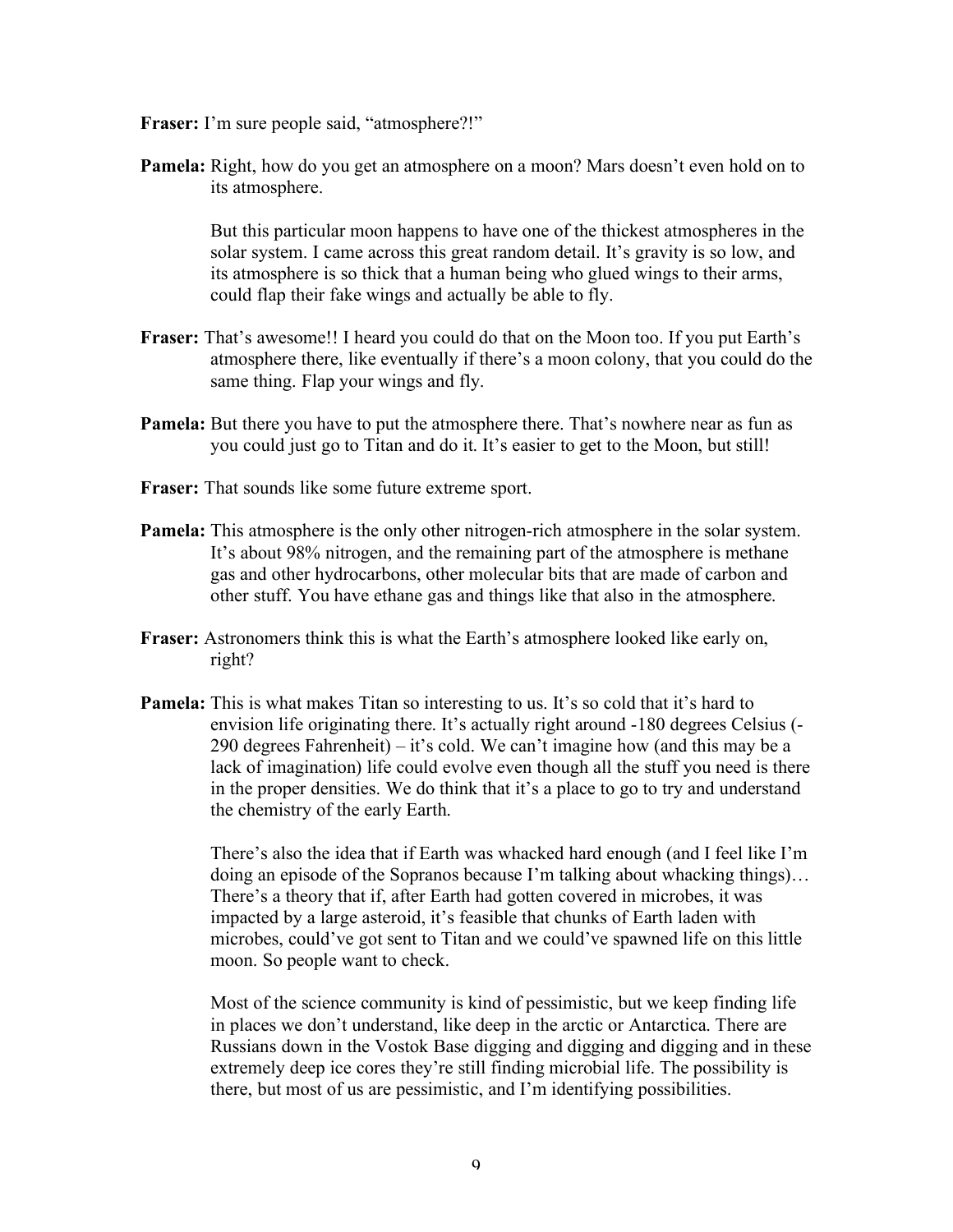- **Fraser:** To make things even cooler, we've actually landed a probe on the surface of **Titan**
- **Pamela:** Huygens Probe went down and landed in a field of icy pebbles. The fact that these are rounded pebbles indicates there's definitely weathering going on, on the surface of this little tiny moon – this moon that's bigger than Mercury in all truth. There's weather systems there.

The atmosphere is what's called a Hadley cell. Warm air at the equator rises and the comes down at the poles such that you have, at the high altitudes at the atmosphere, this constant equator to pole motion. Down at the poles you have the air coming back down, and then at the lower levels the cold air is coming from the poles back down across the surface of the planet.

There's this great weather system, and one of the outcomes of this system is you end up with this extremely dry equatorial region, but it actually rains methane in the polar regions and possibly even ethane (in the polar regions).

**Fraser:** This wouldn't be rain like we have here on Earth. We're not going to have water pouring down – it's good and frozen. But it's exactly the right temperature for liquid methane to rain down. It's gone into lakes and seas and rivers.

**Pamela:** They've found lakes on Titan that are bigger than Lake Ontario (I believe).

**Fraser:** And it's just liquid methane – you could go down, scoop it up and burn it.

**Pamela:** Yeah.

**Fraser:** Of course there's no oxygen – so you couldn't burn it.

**Pamela:** But oh my the smell!

[laughter]

Fraser: Yeah, I guess that'd be the problem if you did your gliding around on Titan... coming back inside. This stuff is all new too, right – basically all in the last year and a half they started to realise that there are bodies of liquid on the surface of Titan, and now they've mapped them out and they're just gigantic. It's amazing.

**Pamela:** It's definitely an interesting place we need to send more missions to.

**Fraser:** Yeah. I just think it's still so astonishing that we even sent something already – that there was a probe that came through, landed on the surface of Titan and took pictures of the surface. Every now and then there's little pieces of exploration that seem way beyond everything else. Now it seems quite natural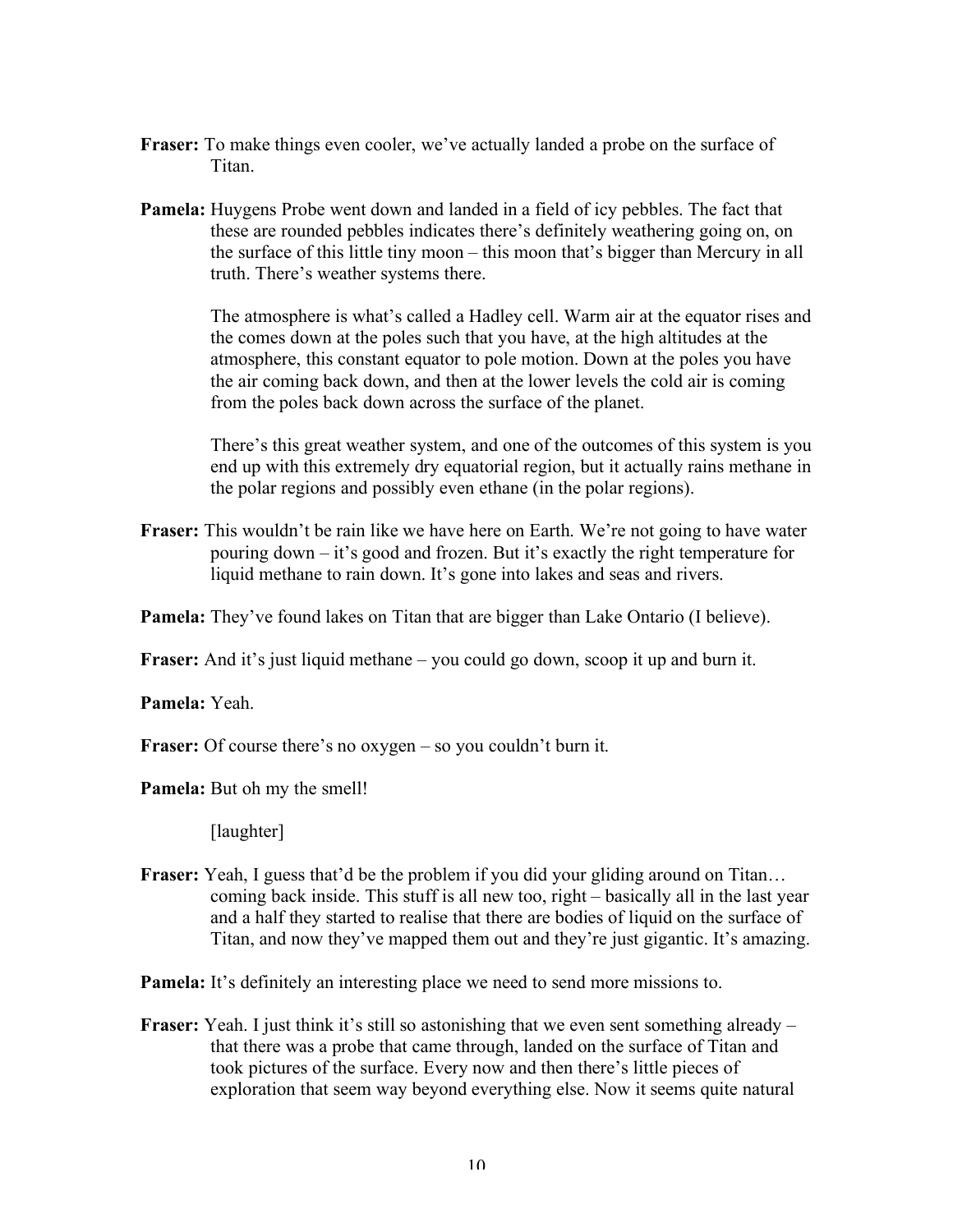that we could get nice pictures of the surface of Mars, but it's quite amazing that we've got pictures of the surface of Titan. I want more pictures of the surface of everything.

- **Pamela:** (laughing) Between you and I, we could pretty much triple the budget of the European Space Agency and NASA if we were allowed to do all the science we wanted to.
- **Fraser:** Yeah, yeah. Let's hope they're listening!

[laughter]

Let's move on to the craziest moon in the system (in my opinion): Iapetus.

**Pamela:** Oh, yeah. This is... yeah. My notes that I have, preparing for this show, I wrote "eek, this bugger's confusing!"

> There's this ridge of material around the equator of this moon that makes it look kind of like a walnut.

**Fraser:** And it's shape – it's not a sphere. It's like a football.

**Pamela:** It's not round, it's flattened.

**Fraser:** Yeah. It really looks like a walnut.

**Pamela:** It kind of looks like a walnut that was allowed to grow mould. So what we have is a moon that we're still struggling to understand, but what we think is perhaps at some point in this moon's past, it had a ring and that ring plunged onto the surface of the moon creating this walnut-like equatorial ridge.

> Then there's also this black and white side. In looking at this we have to ask, "is this intrinsic to the moon? Was it formed this way? Did it run into something that splattered all over it?" we think it might be a combination that's getting exaggerated over time.

> One possibility (one of the ones that's leading right now) is that for some reason one side of Iapetus was a little bit darker than the other. It was a little bit warmer because it was a little bit darker – perhaps it collided with dust and got dirtier on that side, or perhaps it was intrinsic to the moon. Because it was a little bit warmer, when ice particulates collect on that side, they get heated up and vaporized and go over to the other side of the moon and settle down, constantly renewing the fresh, pure, white, highly reflective surface on the other side and leaving behind any dust that might've been on them.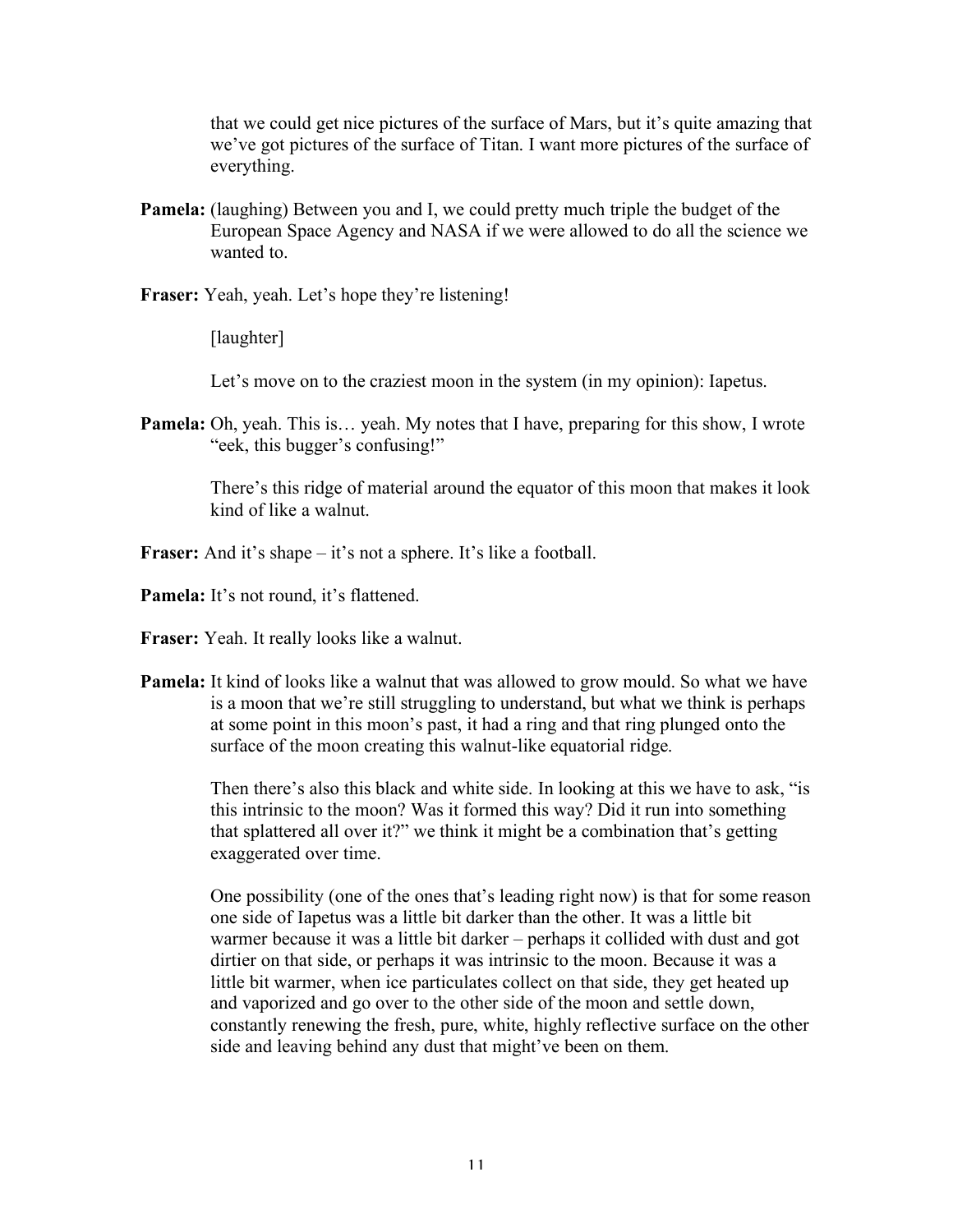So the dark side keeps getting darker and the light side keeps getting lighter, creating this amazing mottled surface that is primarily black on one side and primarily white on the other. It really looks like some sort of organic substance is growing across the surface, if you let your imagination go wild.

**Fraser:** But that's not what it is.

**Pamela:** That's not what it is.

**Fraser:** Just think of those letters…

[laughter]

I mean yeah – if you look at it, it looks like somebody splashed white paint on a black ball.

**Pamela:** Or like someone splashed black paint on a white ball.

**Fraser:** You decide which way that's going to go. There's parts where it's mixing. Cassini recently did a really close flyby of Iapetus and released a whole lot of pictures including it's strange walnut shape and the seam, the equatorial ridge that runs across it and really detailed images of some of these white and black speckled regions.

> I can't even describe it, you have to see some pictures. It's all white and then there are pockets of black. It's not like they're craters. It's quite irregular looking, and the whole moon… parts of it are mixed up and the rest of it is all white or all black.

- **Pamela:** It's just cool. Go to our website, check out the show notes and look at the images of this.
- **Fraser:** Yeah. This ridge... it looks like the most unnatural feature I think I've seen in the solar system.

It doesn't look like something that would naturally form. It looks like aliens put a ridge on the moon. Don't say in the emails that's not what happened – but that's what it looks like.

**Pamela:** Just to imagine a moon that had a ring while orbiting a ringed planet. That's what we think this might've been – a moon with a ring, orbiting a ringed planet. The ring of the moon crashed onto the surface.

**Fraser:** That's pretty weird.

**Pamela:** Yeah. Kinda cool.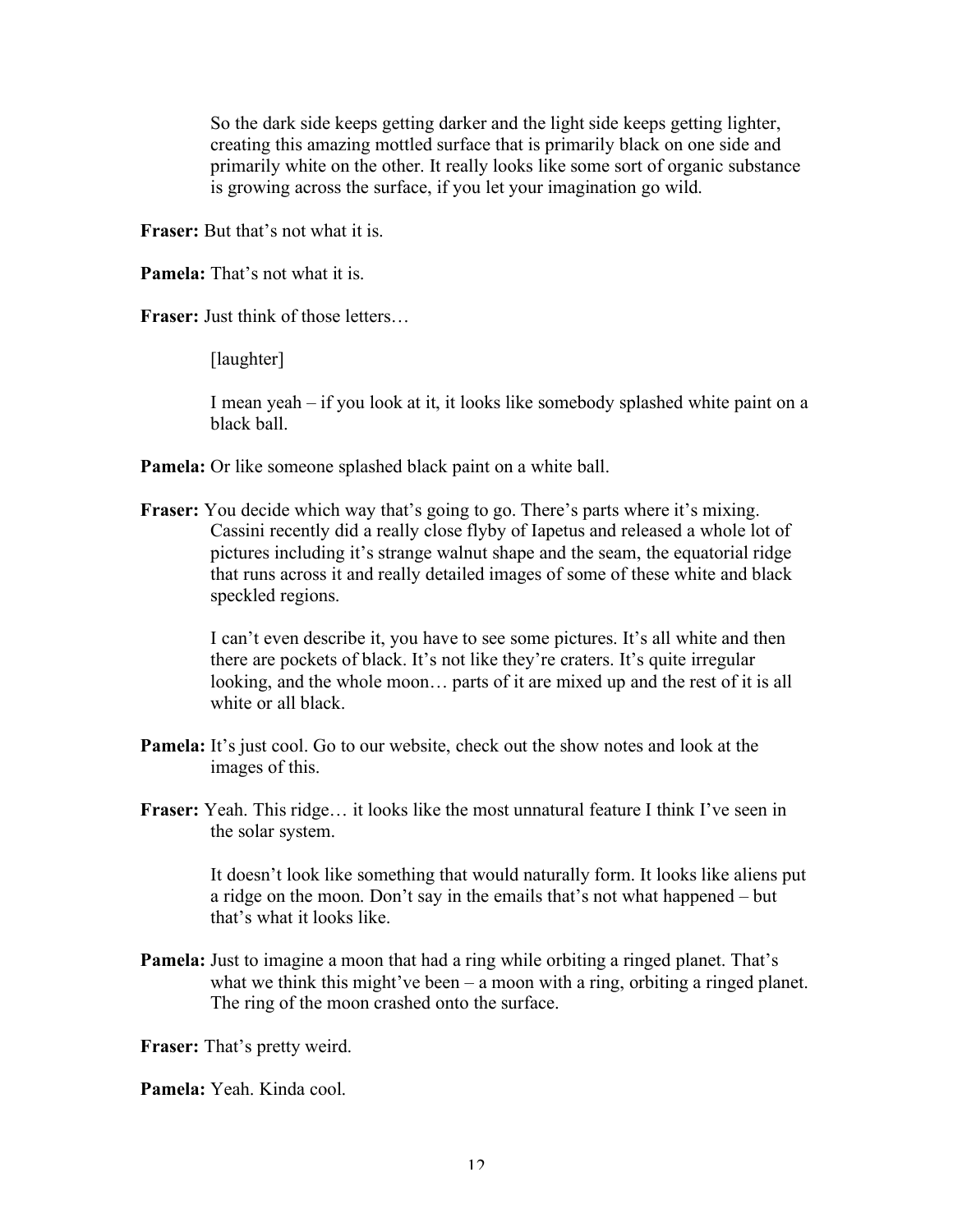- **Fraser:** And once again there are some great images of the equatorial ridge taken at perspective as Cassini was flying right over top of it and you can really see the amazing shape to it. You can actually see a lot of craters on its surface, so it's quite ancient. But it looks quite amazing. I'm out of words for that. Whenever I write articles about Iapetus, I'm kind of breathless – it's amazing! It's really bizarre! I don't know what to say.
- **Pamela:** Let's just move on to the next moon.
- **Fraser:** Okay. I think this is going to be the last moon we're going to talk about, and it's also insane and bizarre looking: Hyperion.
- **Pamela:** Hyperion looks like something that you'd find on the bottom-side of a mushroom. I clearly need to eat lunch before I record, because I'm going for all sorts of organic analogies right now.
- **Fraser:** It looks like a sponge. It has these deep craters maybe this is a Canadian reference, but when it just starts to get cold and it's still fairly wet, dirt will form this strange crunching, icy shape when you walk along it.

**Pamela:** Yeah.

- **Fraser:** So you take a step into it and your foot crushes part of it, but part of it around it has these almost cells of ice and dirt lifted up. That's kind of what it looks like to me.
- **Pamela:** We don't understand it.
- **Fraser:** We don't understand it. Yeah.
- **Pamela:** It's extremely low density. It's more like a pile of rubble that's been gravitationally held together than something that just formed gravitationally. It's beat up, it's not spherical, and it has all these weird craters that look like they went into it and carved a hold rather than creating a normal-shaped crater.
- **Fraser:** Yeah, it looks like some of the impact objects didn't create regular looking craters with the blast around it, they just punched in and dug a little hole.
- **Pamela:** These craters are not small. It's largest crater is more than 100km in diameter, and it's about 10km deep – that's big. It still held together, but that particular crater covers one entire hemisphere of this potato-shaped moon. It's all pockmarked. No one understands it.

[laughter]